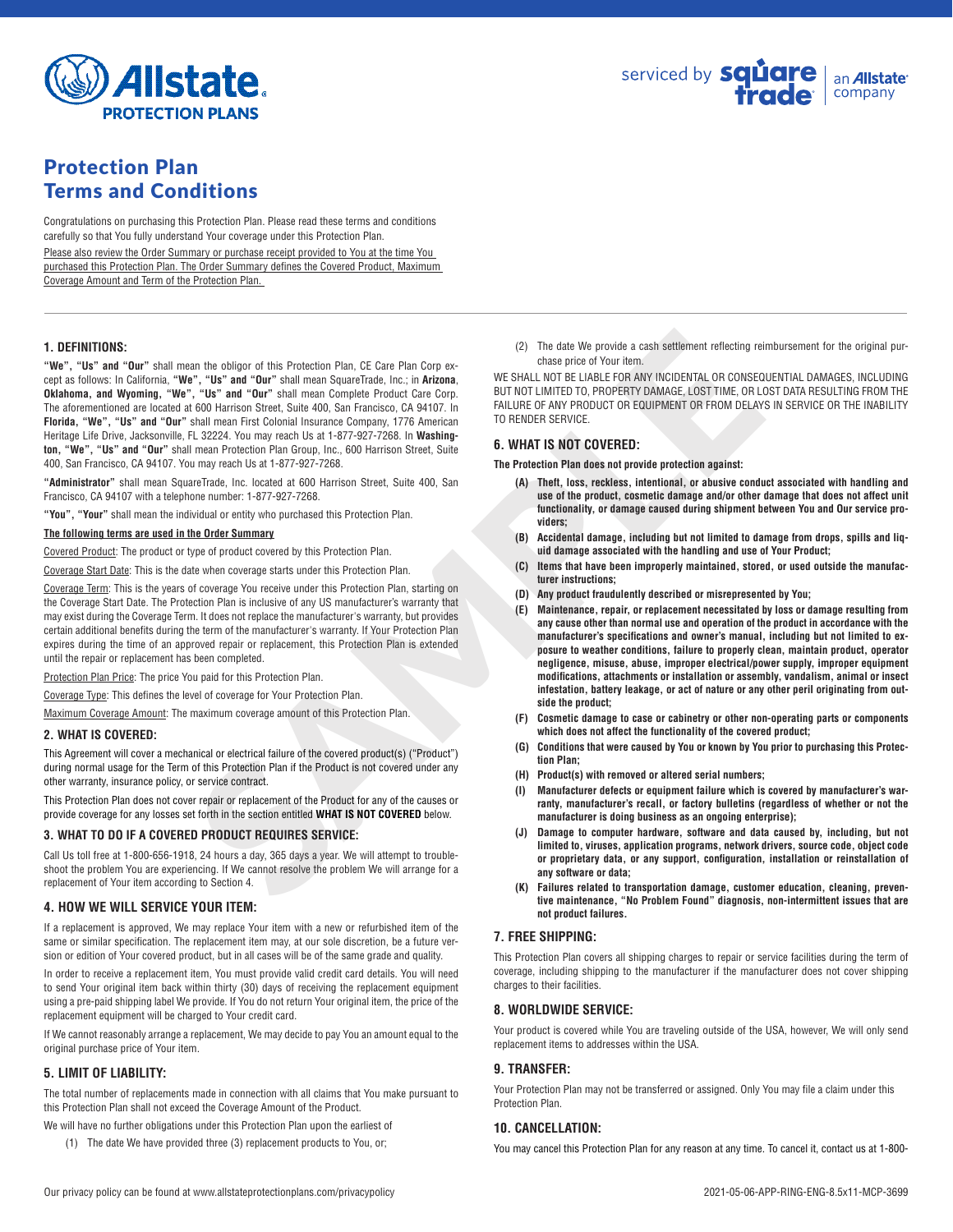656-1918, 24 hours a day, 365 days a year. If You cancel this Protection Plan within the first ninety (90) days after purchase of this Protection Plan You will receive a full refund. If You cancel after the first ninety (90) days from purchase of this Protection Plan, You will receive a pro rata refund based on the time remaining on Your Protection Plan. No fees or past claims shall be deducted from the refund and the refund will be sent to You within ten (10) business days from the cancellation request or else a ten percent (10%) penalty per month shall be applied to the refund.

**We may cancel this Protection Plan at Our option on the basis of nonpayment, fraud, or misrepresentation by You.** If We cancel Your Protection Plan, You will receive a pro rata refund. If this Protection Plan was inadvertently sold to You on a product which was not intended to be covered by this Protection Plan, We will cancel this Protection Plan and return the full purchase price of the Protection Plan to You and written notice including effective date and reason for cancellation will be mailed to You at least 30 days prior to termination. If We cancel this Agreement for nonpayment then We will provide notice at time of cancellation.

# **11. ARBITRATION:**

**Please read this arbitration provision carefully. It affects Your rights.** Most of Your concerns about this Program can be addressed simply by contacting Us at 1-877-927-7268. In the unlikely event We cannot resolve any disputes, including any claims under the Protection Plan, that You or We may have, **YOU AND WE AGREE TO RESOLVE THOSE DISPUTES THROUGH BINDING ARBITRATION OR SMALL CLAIMS COURT INSTEAD OF THROUGH COURTS OF GENERAL JU-RISDICTION. YOU AND WE AGREE THAT ANY ARBITRATION WILL TAKE PLACE ON AN INDI-VIDUAL BASIS ONLY. YOU AND WE AGREE TO WAIVE THE RIGHT TO A TRIAL BY JURY AND TO PARTICIPATE IN CLASS ARBITRATIONS AND CLASS ACTIONS.** Arbitration is more informal than a lawsuit in court. Arbitration uses a neutral arbitrator instead of a judge or jury. It has more limited discovery than in court and is subject to limited review by courts. Arbitrators can award the same damages and relief that a court can award.

This Protection Plan evidences a transaction in interstate commerce, and thus the Federal Arbitration Act governs the interpretation and enforcement of this section. This section shall survive the termination of this Protection Plan.

This section is intended to be interpreted broadly, and it includes any dispute: (1) arising out of or relating in any way to this Protection Plan or to the relationship between You and Us, whether based in contract, tort, statute, fraud, misrepresentation or otherwise; (2) that arose before this Protection Plan was entered into by You and Us or that arises after Protection Plan is terminated; and (3) that currently is the subject of a purported class action litigation in which You are not a member of a certified class. Notwithstanding the foregoing, this section does not preclude You from bringing an individual action in small claims court or from informing any federal, state or local agencies or entities of Your dispute. Such agencies or entities may be able to seek relief on Your behalf.

If You or We intend to seek arbitration You and We must first send to the other a written Notice of Claim ("Notice") by certified mail. Your Notice to Us should be addressed to: SquareTrade, Inc., 600 Harrison Street, Suite 400, San Francisco, CA 94107, Attn: Legal Department. The Notice must describe the dispute and state the specific relief sought. If You and We do not resolve the dispute within thirty (30) days of receipt of the Notice, You or We may initiate an arbitration proceeding with the American Arbitration Association ("AAA"). You can obtain the forms necessary to initiate an arbitration proceeding by visiting **www.adr.org** or by calling 1-800-778-7879. After We receive notice that You have commenced arbitration, We will reimburse You for payment of any filing fee to the AAA. If You are unable to pay a required filing fee, We will pay it if You send a written request by certified mail to: SquareTrade, Inc., 600 Harrison Street, Suite 400, San Francisco, CA 94107. Attn: Legal Department. The arbitration shall be administered by the AAA in accordance with the Commercial Arbitration Rules and the Supplementary Procedures for Consumer Related Disputes (the "Arbitration Rules") in effect at the time the arbitration is initiated and as modified by this section. You can obtain a copy of the Arbitration Rules by visiting www.adr.org or by calling 1-800-778-7879.

The arbitrator appointed by the AAA to decide the dispute is bound by the terms of this section. All issues are for the arbitrator to decide, including the scope of this section, with the exception that issues relating to the enforceability of this section may be decided by a court. Unless You and We agree otherwise, any arbitration hearings will take place in the county or parish of Your billing address. If Your dispute is for ten thousand dollars (\$10,000) or less, You may choose to conduct the arbitration hearings either by submitting documents to the arbitrator or by appearing before the arbitrator in person or by telephone. If Your dispute is for more than ten thousand dollars (\$10,000), the right to arbitration hearings will be determined by the Arbitration Rules. We will pay all filing, administration and arbitrator fees for any arbitration initiated pursuant to this section, unless Your dispute is found by the arbitrator to have been frivolous or brought for an improper purpose under Federal Rule of Civil Procedure 11(b). In that case, the payment of such fees shall be governed by the Arbitration Rules.

At the conclusion of the arbitration hearings, the arbitrator shall issue a written decision which includes an explanation of the facts and law upon which the decision is based. If the arbitrator finds in Your favor and issues a damages award that is greater than the value of the last settlement offer made by Us or if We made no settlement offer and the arbitrator awards You any damages, We will: (1) pay You the amount of the damages award or seven thousand five hundred dollars (\$7,500), whichever is greater; and (2) pay Your attorney, if any, twice the amount of the attorney's fees and the actual amount of any expenses reasonably incurred when pursuing Your dispute in arbitration. You and We agree not to disclose any settlement offers to the arbitrator until after the arbitrator has issued the written decision. The arbitrator may resolve any disputes regarding attorney's fees and expenses either during the arbitration hearings or, upon request, within fourteen (14) days of the arbitrator's written decision. While the right to the attorney's fees and expenses discussed above is in addition to any right You may have under applicable law, neither You nor Your attorney may recover duplicate awards of attorney's fees and expenses. Although We may have the right under applicable law to recover attorney's fees and expenses from You if We prevail in the arbitration, We hereby waive the right to do so.

To the extent either declaratory or injunctive relief is sought in the arbitration, such relief can be awarded only to the extent necessary to provide the relief warranted by a party's individual claim. **YOU AND WE AGREE THAT EACH MAY BRING CLAIMS AGAINST THE OTHER ONLY IN AN INDI-VIDUAL CAPACITY AND NOT AS A PLAINTIFF OR CLASS MEMBER IN ANY PURPORTED CLASS OR REPRESENTATIVE PROCEEDING.** Unless You and We agree otherwise, the arbitrator may not consolidate the dispute of another person with Your or Our dispute and may not preside over any form of a representative or class proceeding. If this specific provision of this section is found to be unenforceable, then the entirety of this section shall be null and void.

# **12. GUARANTEE:**

This is not an insurance policy. Our obligations under this Protection Plan are guaranteed under a reimbursement insurance policy issued by Allstate Insurance Company, 2775 Sanders Rd, Northbrook, Illinois 60062 and You may contact them toll free at 1-800-669-9313. If We fail to pay or provide service on a claim within sixty (60) days after proof of loss has been filed, You are entitled to make a claim directly against Allstate Insurance Company.

## **13. ENTIRE CONTRACT:**

Unless amended by the State Specific Provisions or revised by Us with at least thirty (30) days advance written notice to You, this Protection Plan sets forth the entire contract between the parties and no representation, promise or condition not contained herein shall modify these terms.

#### **STATE VARIATIONS:**

The following state variations shall apply if inconsistent with any other terms and conditions.

**Alabama:** If You are a resident of Alabama, to the extent that any term in Section 11 "Arbitration" conflicts with any of the following, the following shall prevail and shall replace such term in Section 11 "Arbitration": The laws of the state of Alabama (without giving effect to its conflict of laws principles) govern all matters arising out of or relating to this Protection Plan and all transactions contemplated by this Protection Plan, including, without limitation, the validity, interpretation, construction, performance and enforcement of this Protection Plan. A judgment upon the award rendered by the arbitrator(s) may be entered in any court having jurisdiction thereof. The parties specifically agree to the binding nature of the arbitration. A ten percent (10%) penalty per month shall be added to a refund that is not paid or credited within forty-five (45) days after return of the service contract to the provider.

**EE THAT ARY ARBITRATION WILL TAKE PLACE ON AN IRON - Unless amended by the State Specific Provisions or method to the SMS Franchisco or the SMS Franchisco or the SMS Franchisco or the SMS Franchisco or the SMS Franchisco Arizona:** If you are a resident of Arizona, Section 6(G) shall not apply to the extent a pre-existing condition or pre-existing conditions were known or should reasonably have been known by Us or any person selling the Protection Plan on Our behalf. In the event Your Covered Product is repaired by Us, any of the Covered Product's repaired and/or replaced parts/components will continue to be covered until the Maximum Coverage Amount has been met. In Section 6(E), the word "vandalism" is removed in its entirety. **Cancellation:** For Arizona residents, this Protection Plan may not be canceled or voided due to acts or omissions by Us or Our assignees or Our subcontractors for failure to provide correct information or failure to perform the services or repairs provided in a timely, competent and workmanlike manner. Additionally, this Protection Plan may not be cancelled due to misrepresentation by either Us or any person selling the Protection Plan on Our behalf. **Arbitration:** For Arizona residents, the Arbitration provision is amended to add the following: Arbitration cannot be an absolute dispute remedy and both parties must agree to arbitration. This arbitration provision does not prohibit an Arizona resident from following the process to resolve complaints under the provisions of A.R.S. §20-1095.09, Unfair trade Practices as outlined by the Arizona Department of Insurance and Financial Institutions. To learn more about this process, You may contact the Arizona Department of Insurance and Financial Institutions at 100 N. 15th Ave., Suite 261, Phoenix, AZ 85007-2630, Attn: Consumer Protection. You may directly file any complaint with the A.D.I.F.I. against a Service Company issuing an approved Service Contract under the provisions of A.R.S. §§ 20-1095.04 and/or 20- 1095.09 by contacting the Consumer Protection Division of the A.D.I.F.I. at 800-325-2548.

**California:** If You decide to cancel Your Protection Plan for a product other than a home appliance or electronics item within sixty (60) days after the receipt of the Protection Plan You will be refunded the full price paid for the Protection Plan; if You decide to cancel Your Protection Plan for this type of item after sixty (60) days after the receipt of the Protection Plan You will receive a pro-rated refund based on the time remaining on Your Protection Plan. If You decide to cancel Your Protection Plan for a home appliance or home electronic item within sixty (60) days after the receipt of the Protection Plan You will be refunded the full price paid for the Protection Plan; if You decide to cancel Your Protection Plan for this type of item after sixty (60) days after the receipt of the Protection Plan You will receive a pro-rated refund based on the time remaining on Your Protection Plan. No fees or past claims shall be deducted from the refund and the refund will be sent to You within ten (10) business days from the cancellation request or else a ten percent (10%) penalty per month shall be applied to the refund. We may cancel this Protection Plan at Our option on the basis of nonpayment, fraud, or misrepresentation by You. If We cancel Your Protection Plan, You will receive a pro rata refund. If this Protection Plan was inadvertently sold to You on a product which was not intended to be covered by this Protection Plan, We will cancel this Protection Plan and return the full purchase price of the Protection Plan to You and written notice including effective date and reason for cancellation will be mailed to You at least 30 days prior to termination. If We cancel this Agreement for nonpayment then We will provide notice at time of cancellation. **Arbitration:** For California residents the Arbitration provision is amended to state the following: (1) Pursuant to California Civil Code sections 51.7 (Ralph Civil Rights Act) and 52.1 (Bane Civil Rights Act), the option to enter into Arbitration is solely at the discretion of the contract holder; (2) if Arbitration is elected, this does not waive the right of California consumers to file and pursue civil action or